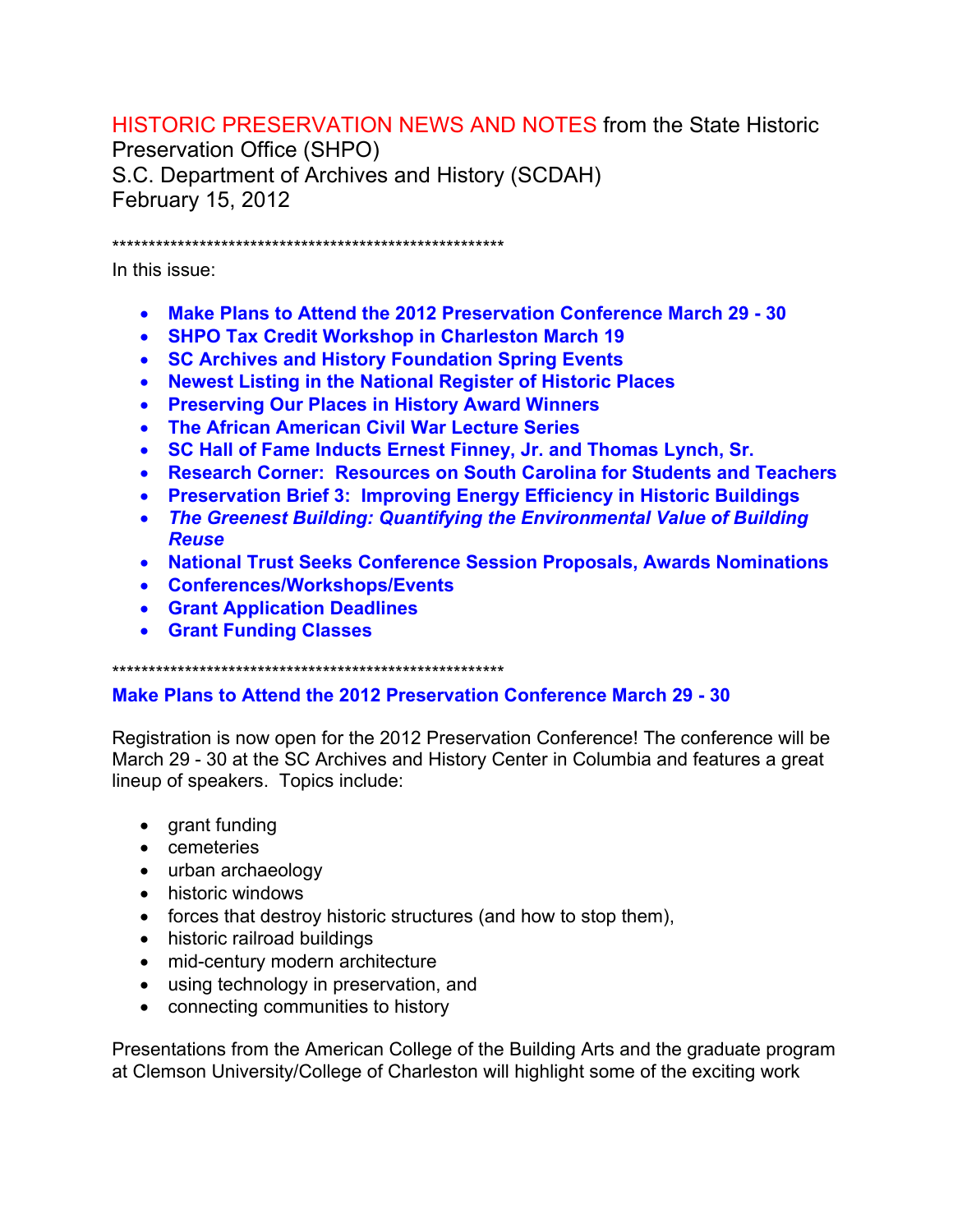being done by future preservationists and craftspeople. A State Review Board meeting will allow attendees to see the National Register nomination process in action.

The brochure and registration information is available at

http://shpo.sc.gov/events/Pages/presconf.aspx. If you have any questions, please contact Jennifer Satterthwaite at 803-896-6171, jsatt@scdah.state.sc.us. Please note: **Early registration ends March 16**. One day registrations are also available, as are student discounts. Online registration is now available!

. In the field of the field of the field of the field of the field of the field of the field of the field of the field of the field of the field of the field of the field of the field of the field of the field of the fiel

# **SHPO Tax Credit Workshop in Charleston March 19**

The State Historic Preservation Office is pleased to be part of the Preservation Society of Charleston's Continuing Heritage Studies program. On March 19 SHPO staff Rebekah Dobrasko and Dan Elswick will teach a three-hour workshop on the ins and outs of South Carolina historic preservation tax credit opportunities. The presentation will give homeowners, contractors, real estate and accounting professionals the opportunity to understand the tax credit programs that are available, as well as the Secretary of Interior's Standards for Rehabilitation. The workshop is free, and a box lunch will be available for \$10. To register go to

http://www.preservationsociety.org/CHS/schedule.asp and scroll to the bottom of the page. For more information contact Paul Saylors at psaylors@preservationsociety.org.

\*\*\*\*\*\*\*\*\*\*\*\*\*\*\*\*\*\*\*\*\*\*\*\*\*\*\*\*\*\*\*\*\*\*\*\*\*\*\*\*\*\*\*\*\*\*\*\*\*\*\*\*\*

**SC Archives and History Foundation Spring Events** 

**February 21**: Lunch and Learn: Eddie Pattillo will speak about Carolina Planters on the Alabama Frontier

**February 25**: African American Genealogy Workshop with Steve Tuttle, Director of Archives Services for SCDAH

**March 20**: Lunch and Learn: Krissy Johnson of the SC Confederate Relic Room and Military museum will speak about Civil War Cemeteries

**March 24**: Revolutionary War Genealogy Workshop with Elaine Rohr, reference archivist with SCDAH [Note: rescheduled from January]

**April 17**: Lunch and Learn. Historic Columbia Foundation will present the organization's Garden Initiative

**April 21**: Tour of Edgefield

**April 28**: National History Day State Competition

**May 15**: Lunch and Learn: Tracy Power, historian with SCDAH, will speak about "Lee's Miserables"

For more information about Foundation events, visit the website at http://www.palmettohistorysc.org/ or contact Mary Katherine Marshall at 803-896-6124, mmarshall@scdah.state.sc.us.

\*\*\*\*\*\*\*\*\*\*\*\*\*\*\*\*\*\*\*\*\*\*\*\*\*\*\*\*\*\*\*\*\*\*\*\*\*\*\*\*\*\*\*\*\*\*\*\*\*\*\*\*\*\*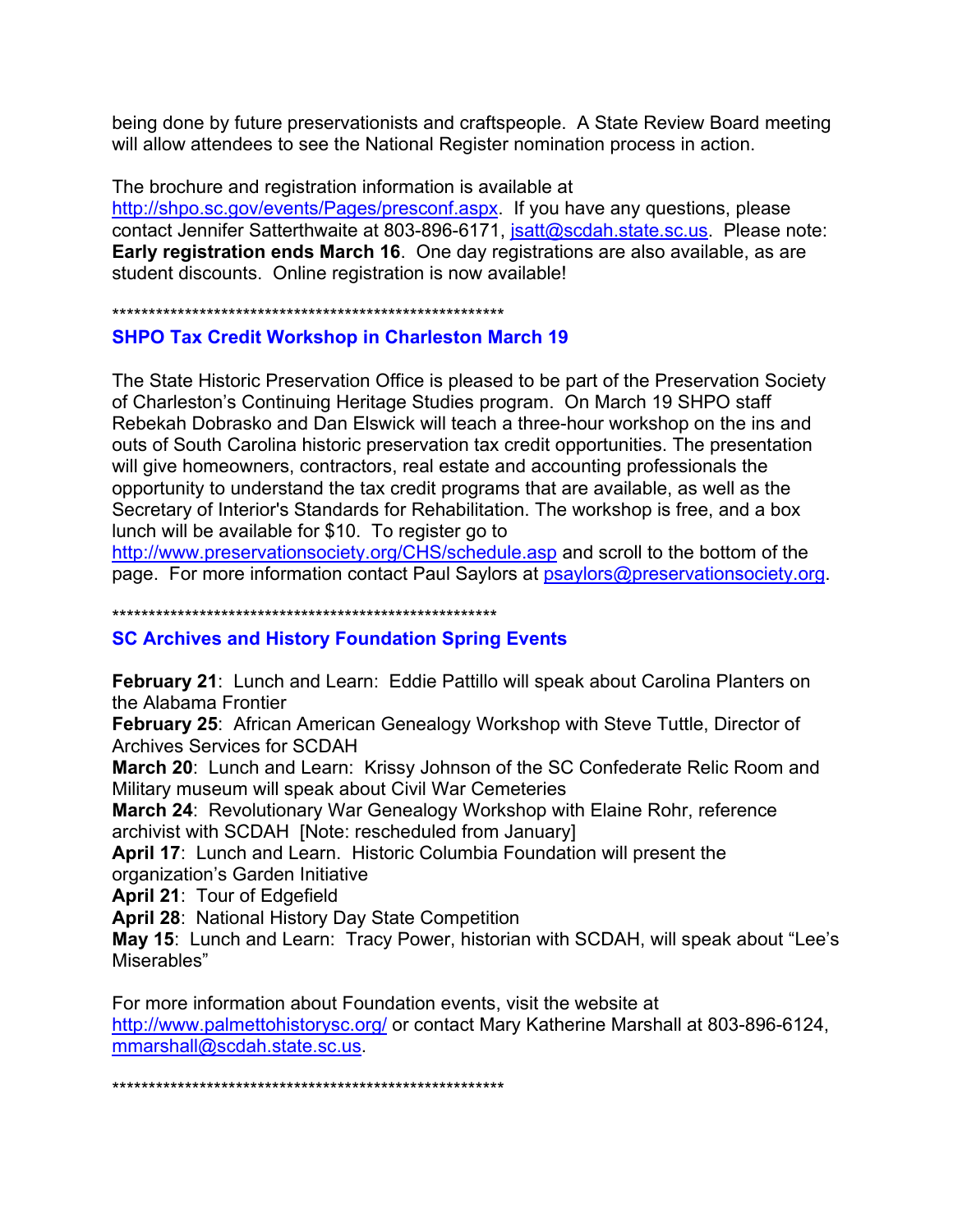### **Newest Listing in the National Register of Historic Places**

The **McLaurin-Roper-McColl House Farmstead**, in the Clio vicinity of Marlboro County, was listed in the National Register of Historic Places on January 20, 2012. The Farmstead is significant in agriculture because it preserves a relatively intact 500-acre landscape that reflects the history of agriculture in Marlboro County from the antebellum period through the 1960s. The house, the early outbuilding, the African American cemetery, the farm roads, and the built landscape features such as the drainage ditches, as well as the census and family records, detail the history of this farm. The house is significant as an early house type that evolved over time, starting with a fourbay side-gable form of a Coastal Cottage from ca. 1826. The kitchen and dining room document 1850s construction, while the late Victorian-trimmed Triple-A I-House (1899) addition and its 1920s Craftsman style modifications reflect the changing tastes of a middle-class farming family. To see photographs and read the nomination form visit http://www.nationalregister.sc.gov/marlboro/S10817735010/index.htm.

\*\*\*\*\*\*\*\*\*\*\*\*\*\*\*\*\*\*\*\*\*\*\*\*\*\*\*\*\*\*\*\*\*\*\*\*\*\*\*\*\*\*\*\*\*\*\*\*\*\*\*\*\*\*

#### **Preserving Our Places in History Award Winners**

The South Carolina African American Heritage Commission presented the Preserving Our Places in History Awards on Friday, January 27, 2012. The 2012 Award Recipients were:

**Individual Award:** Rev. Dr. M. Charmaine Ragin **Project Award:** Historic Columbia Foundation for "Connecting Communities Through History" **Group or Organization Award:** Fort Sumter National Monument **Lifetime Achievement Award:** Jack Solomon Bass **Herbert A. DeCosta, Jr. Trailblazer Award:** AT&T African American History Calendar & Website

\*\*\*\*\*\*\*\*\*\*\*\*\*\*\*\*\*\*\*\*\*\*\*\*\*\*\*\*\*\*\*\*\*\*\*\*\*\*\*\*\*\*\*\*\*\*\*\*\*\*\*\*\*\*

### **The African American Civil War Lecture Series**

 A lecture series organized by the South Carolina African American Heritage Commission (SCAAHC) will explore the way African Americans lived during the Civil War and the roles they played in the war. The series*,* made possible by a grant from *The Humanities Council SC* will include lectures by scholars, lay historians, and period re-enactors who will cover such subjects as the Causes of the Civil War, Slavery in South Carolina, The Ordinance of Secession, and Black Confederates. Upcoming locations and dates:

- Hartsville Memorial Library, 147 West College Avenue, Hartsville, SC. Thursday, May 17, 2012 from 6:00 pm – 8:30 pm.
- Spartanburg Regional History Museum, 200 E. St. John Street, Spartanburg, SC. Thursday, August 23, 2012 from 6:00 pm – 8:30 pm.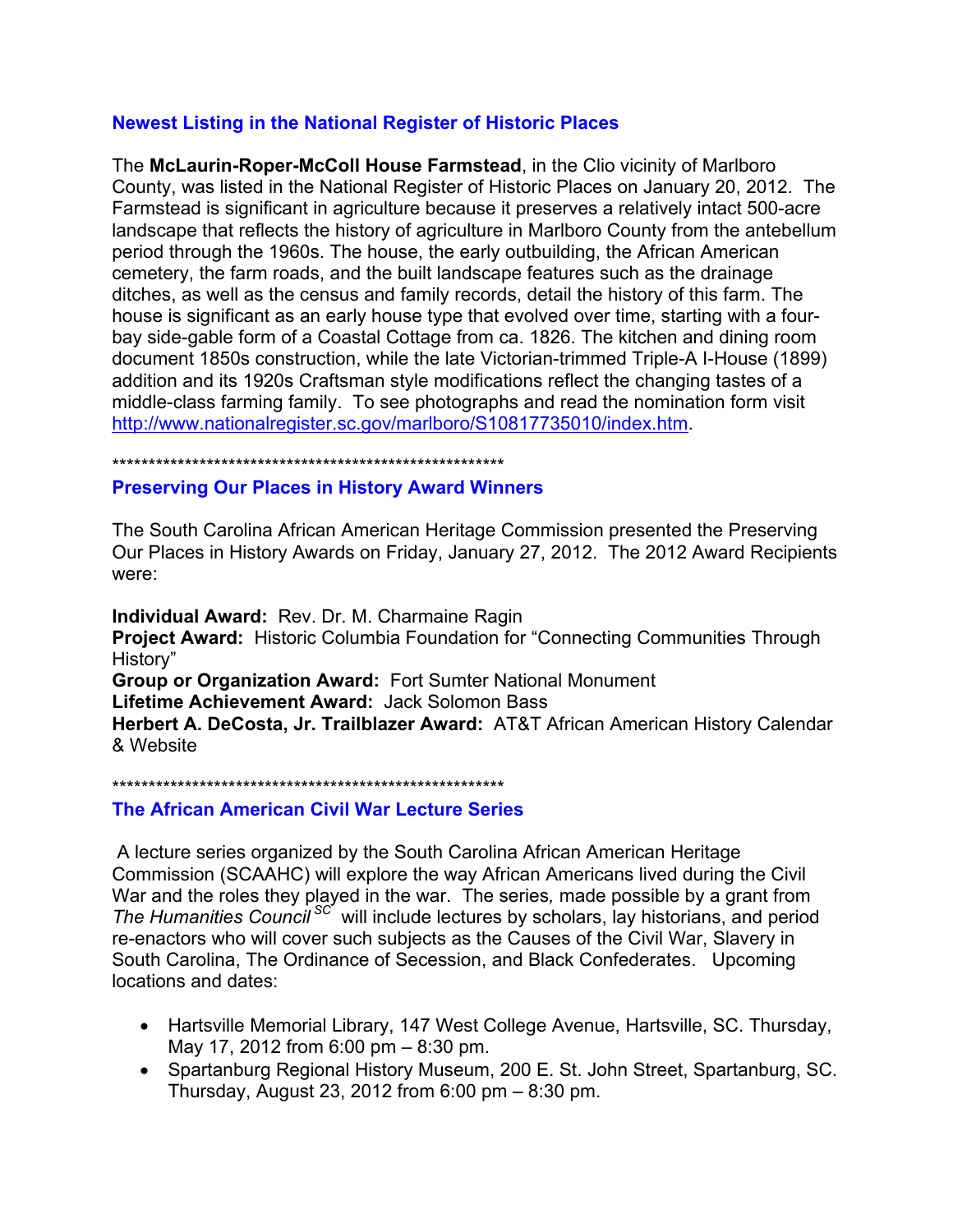• South Carolina Department of Archives and History, 8301 Parklane Road, Columbia, SC. Thursday, October 25, 2012 from 6:00 pm – 8:30 pm.

All lectures supported by the Humanities Council grant are free and open to the public. See http://shpo.sc.gov/res/Documents/PR\_%20CWlectureseries.pdf for a listing of speakers at each event. Anyone needing additional information on the lectures should contact Joseph McGill, the project coordinator and SCAAHC commissioner, at 843-408- 7727, joseph\_mcgill@nthp.org.

\*\*\*\*\*\*\*\*\*\*\*\*\*\*\*\*\*\*\*\*\*\*\*\*\*\*\*\*\*\*\*\*\*\*\*\*\*\*\*\*\*\*\*\*\*\*\*\*\*\*\*\*\*\*

# **SC Hall of Fame Inducts Ernest Finney, Jr. and Thomas Lynch, Sr.**

The official SC Hall of Fame inducted two new members on February 13, 2012 in a ceremony at the Convention Center in Myrtle Beach. Judge Ernest A. Finney Jr., the first African-American chief justice of the SC Supreme Court since Reconstruction, served on the Court from 1985 to 2000. He became chief justice in 1994. Finney, a graduate of Claflin College, and The SC State University School of Law, was involved in civil rights struggles, representing the Rock Hill Friendship 9 and chairing the SC Commission on Civil Rights. Finney also served in the SC House of Representatives, was the state's first African American circuit court judge, and served as interim president of SC State. The other inductee was Thomas Lynch, Sr., an indigo and rice planter who was a leading statesman in the colonial era. He served in the colonial legislature and represented the state at the Stamp Act Congress in 1765 and at the first and second Continental Congresses. The SC Hall of Fame was created in 1973 to recognize people who made outstanding contributions to the state's progress and heritage. Profiles of all members can be found at http://theofficialschalloffame.com/.

\*\*\*\*\*\*\*\*\*\*\*\*\*\*\*\*\*\*\*\*\*\*\*\*\*\*\*\*\*\*\*\*\*\*\*\*\*\*\*\*\*\*\*\*\*\*\*\*\*\*\*\*\*\*

# **Research Corner: Resources on South Carolina for Students and Teachers**

The SHPO's new **"For Teachers" webpage** features links to lesson plans about South Carolina history and historic places ranging from the colonial era to the  $20<sup>th</sup>$  century. See http://shpo.sc.gov/res/Pages/Teachers.aspx. It also includes links to other sources of information for teachers. For example:

**StudySC** is a website (www.studysc.org) that provides online content to support South Carolina-specific curriculum standards, developed and maintained by the South Carolina State Library. StudySC is for K-12 students, educators, and parents and is designed to find material appropriate to each grade level and subject area. StudySC includes information on South Carolina culture, environment, geography, government, history, and people. The website links to photographs, videos, sound clips, and other high-quality resources, including many of the SC Department of Archives and History's resources.

\*\*\*\*\*\*\*\*\*\*\*\*\*\*\*\*\*\*\*\*\*\*\*\*\*\*\*\*\*\*\*\*\*\*\*\*\*\*\*\*\*\*\*\*\*\*\*\*\*\*\*\*\*\*

**Preservation Brief 3: Improving Energy Efficiency in Historic Buildings**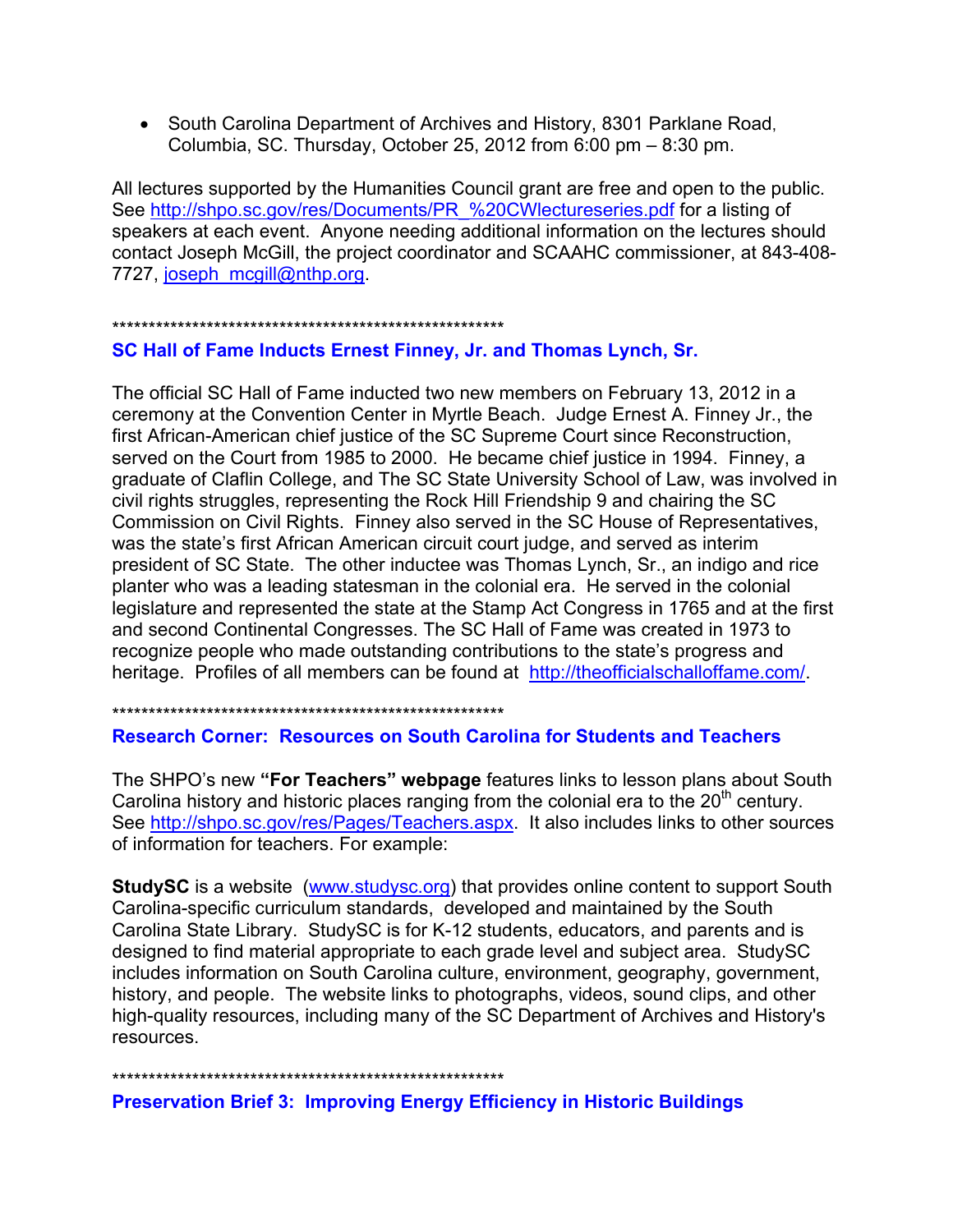This newly revised and updated Preservation Brief from the Technical Preservation Services of the National Park Service offers guidance on making informed decisions about energy efficiency improvements to historic buildings. See http://www.nps.gov/tps/how-to-preserve/briefs/03Preserve-Brief-Energy.pdf.

\*\*\*\*\*\*\*\*\*\*\*\*\*\*\*\*\*\*\*\*\*\*\*\*\*\*\*\*\*\*\*\*\*\*\*\*\*\*\*\*\*\*\*\*\*\*\*\*\*\*\*\*\*\*

# *The Greenest Building: Quantifying the Environmental Value of Building Reuse*

This study by the Preservation Green Lab of the National Trust for Historic Preservation provides the most comprehensive analysis to date of the potential environmental benefit of building reuse. It found that "when comparing buildings of equivalent size and function, building reuse almost always offers environmental savings over demolition and new construction. Those findings include:

**Reuse Matters**. Building reuse typically offers greater environmental savings than demolition and new construction. It can take between 10 to 80 years for a new energy efficient building to overcome, through efficient operations, the climate change impacts created by its construction. The study finds that the majority of building types in different climates will take between 20-30 years to compensate for the initial carbon impacts from construction.

**Scale Matters**. Collectively, building reuse and retrofits substantially reduce climate change impacts. Retrofitting, rather than demolishing and replacing, just 1% of the city of Portland's office buildings and single family homes over the next ten years would help to meet 15% of their county's total CO2 reduction targets over the next decade.

**Design Matters**. The environmental benefits of reuse are maximized by minimizing the input of new construction materials. Renovation projects that require many new materials can reduce or even negate the benefits of reuse.

**The Bottom Line**: Reusing existing buildings is good for the economy, the community and the environment. At a time when our country's foreclosure and unemployment rates remain high, communities would be wise to reinvest in their existing building stock. Historic rehabilitation has a **thirty-two year track record of creating 2 million jobs** and **generating \$90 billion in private investment**. Studies show residential rehabilitation **creates 50% more jobs** than new construction."

See http://www.preservationnation.org/issues/sustainability/green-lab/valuing-buildingreuse.html for more information and links to the study.

\*\*\*\*\*\*\*\*\*\*\*\*\*\*\*\*\*\*\*\*\*\*\*\*\*\*\*\*\*\*\*\*\*\*\*\*\*\*\*\*\*\*\*\*\*\*\*\*\*\*\*\*\*\*

**National Trust Seeks Conference Session Proposals, Awards Nominations**

Conference Session Proposals: The National Trust for Historic Preservation is seeking education session proposals for the 2012 Preservation Conference in Spokane, WA,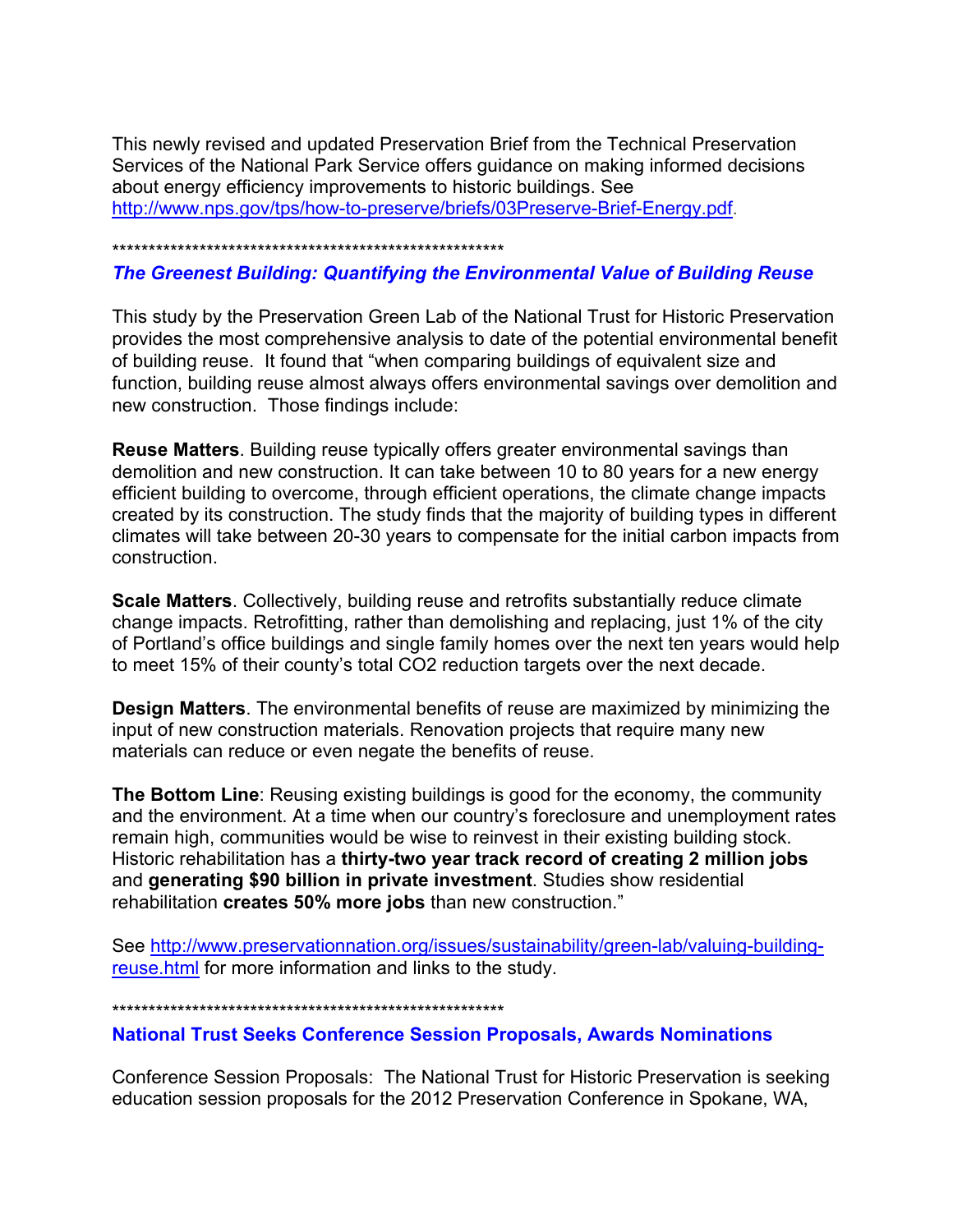October 31 – November 3. **Proposals are due March 1, 2012.** For more information see http://www.preservationnation.org/resources/training/npc/ or contact the conference staff at 202-588-6100, conference@nthp.org. Note: Education session managers and speakers receive complimentary conference registration.

Awards Nominations: The National Trust for Historic Preservation is now accepting nominations for the Richard H. Driehaus National Preservation Awards. **The deadline is March 15, 2012**. Award descriptions, eligibility requirements and applications are at http://www.preservationnation.org/take-action/awards/.

\*\*\*\*\*\*\*\*\*\*\*\*\*\*\*\*\*\*\*\*\*\*\*\*\*\*\*\*\*\*\*\*\*\*\*\*\*\*\*\*\*\*\*\*\*\*\*\*\*\*\*\*\*\*

#### **Conferences/Workshops/Events**

**NEW South Carolina and the Civil Rights Struggle Conference**, February 23 - 24, 2012, Orangeburg. Sponsored by the National Council for History Education (NCHE), South Carolina State University and Richland School District Two, with special guests, Congressman James Clyburn and the remaining members of the Rock Hill "Friendship Nine". To register for the conference or for more information, please visit the NCHE website at http://www.nche.net/page.aspx?pid=434.

**NEW Preservation South Conference**, February 24 – 26, 2012, Athens, GA. The Student Historic Preservation Organization at The University of Georgia is hosting the first annual Preservation South Conference. It is the first preservation conference planned specifically for students, by students; however, all are invited to attend. Speakers include local, state, and national preservation figures. Conference events are free to attend with registration; however, attendees will be on their own for transportation, lodging, and meals. See the brochure at http://library.constantcontact.com/download/get/file/1103380377669- 547/Pres+South+brochure%5b1%5d.pdf. To register go to http://preservationsouth.eventbrite.com/.

**SC Historical Association Annual Meeting**, March 3, 2012, Columbia. For more information see http://www.palmettohistory.org/scha/scha.htm.

**Identification and Evaluation of Mid-20th-Century Buildings seminar**, March 5 - 6, 2012, Tallahassee, FL. For more information about this National Preservation Institute seminar visit www.npi.org.

**SC Federation of Museums Annual Conference** *Unlocking the Future: Keys for Success,* March 7 - 9, 2012, Georgetown. For more information go to http://www.southcarolinamuseums.org/conference.html.

**Preservation Advocacy Day**, March 7 - 8, 2012, Washington, DC. Hosted by Preservation Action, in conjunction with the National Trust for Historic Preservation, the National Alliance of Preservation Commissions, and the National Conference of State Historic Preservation Officers, Advocacy Day includes annual meetings, legislative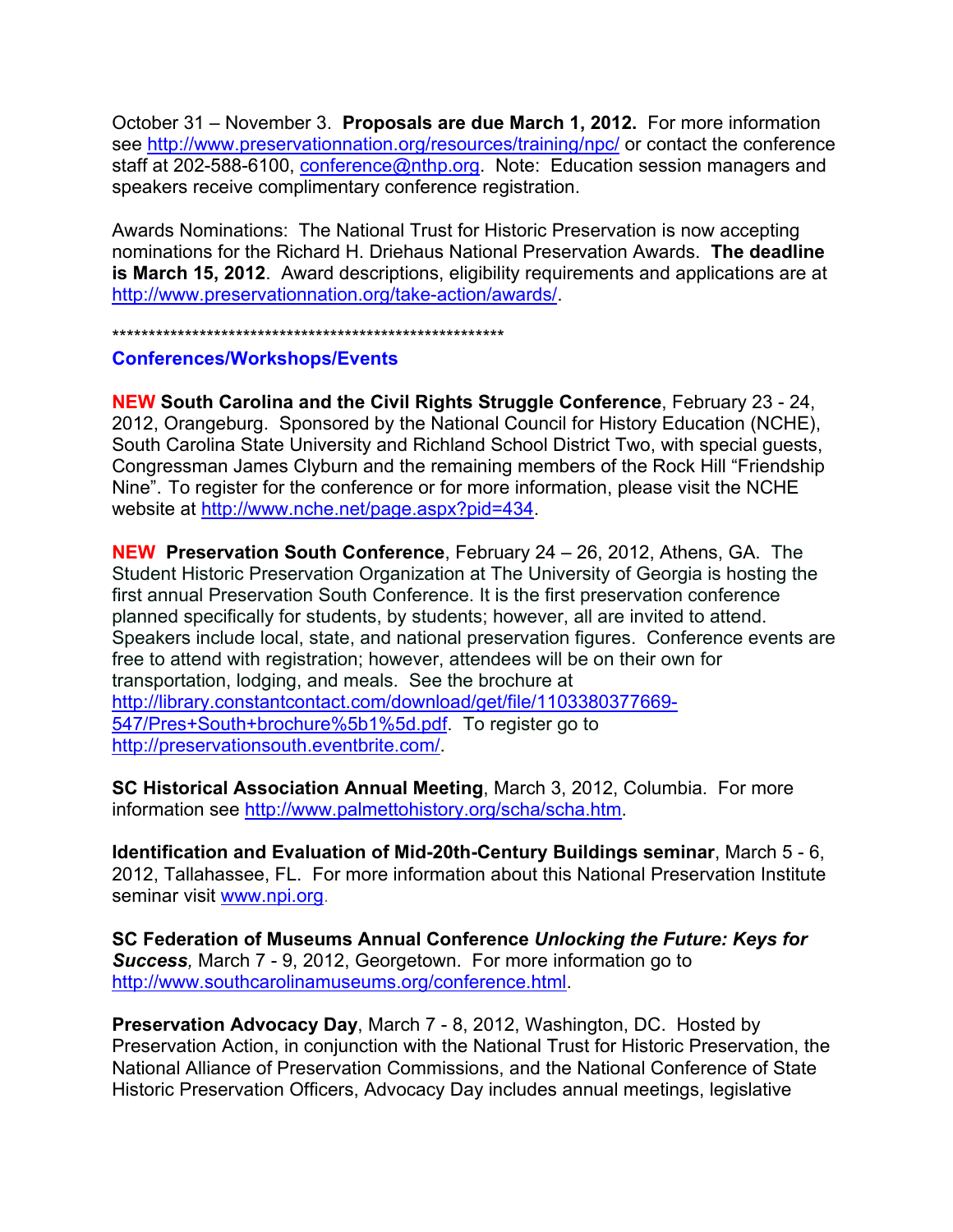briefings, training, and visits to legislative offices. For more information see the Preservation Action website at http://www.preservationaction.org/lobbyday.htm.

**Kolb Site Public Archaeology Day**, March 10, 2012, Mechanicsville. Field work will be conducted March 5 -16. For more information go to http://38da75.com/.

**Landscape Preservation: An Introduction**, March 20 - 21, 2012, Atlanta, GA. Participants in this National Preservation Institute seminar will learn about the basics of cultural landscapes including designed, vernacular, ethnographic and historic sites. Topics also include relevant laws and regulations, how to document and evaluate, and case studies in preservation. For more information go to www.npi.org.

**2012 Statewide Historic Preservation Conference**, March 29 - 30, 2012, Columbia. The schedule and registration information are online at http://shpo.sc.gov/events/Pages/presconf.aspx. Contact Jennifer Satterthwaite at 803- 896-6171, jsatt@scdah.state.sc.us.

**National Main Street Conference**, April 1 - 4, 2012, Baltimore, MD. The conference includes 50 + classroom and mobile sessions, two general sessions and an urban Main Street Summit, meetings with vendors and service professionals, and networking opportunities. See http://www.preservationnation.org/mainstreet/training/conference/2012baltimore/ or email msconference@nthp.org or call 202-588-6219.

**NEW Annual Conference on South Carolina Archaeology**, April 14, 2012, Columbia. The Archaeological Society of South Carolina invites submissions for the general session of the annual conference. Accepted posters and papers must incorporate South Carolina archaeology on a range of topics and perspectives. Avocational archaeologists, undergraduate students, graduate students and professional archaeologists interested in participating are encouraged to email a title and short abstract to James Stewart (stewartseneca@gmail.com) by **6 March 2012**. Paper presentations are limited to 20-minutes. Please specify whether submitting a poster or paper. For more information see http://www.assc.net/events/annual-conference.

**Landmark Conference: Railroads, Resorts and Rogues Along the River,** April 12 - 14, 2012, North Augusta. The Landmark Conference is sponsored by the Confederation of South Carolina Local Historical Societies. For more information, call Brenda at 803-642-2015.

**National Council on Public History/Organization of American Historians Joint Conference**, April 18 - 22, Milwaukee, WI. See http://annualmeeting.oah.org/registration/.

**Alliance for Historic Landscape Preservation Annual Meeting**, April 25 - 28, 2012, Victoria, British Columbia. See http://ahlp.org/.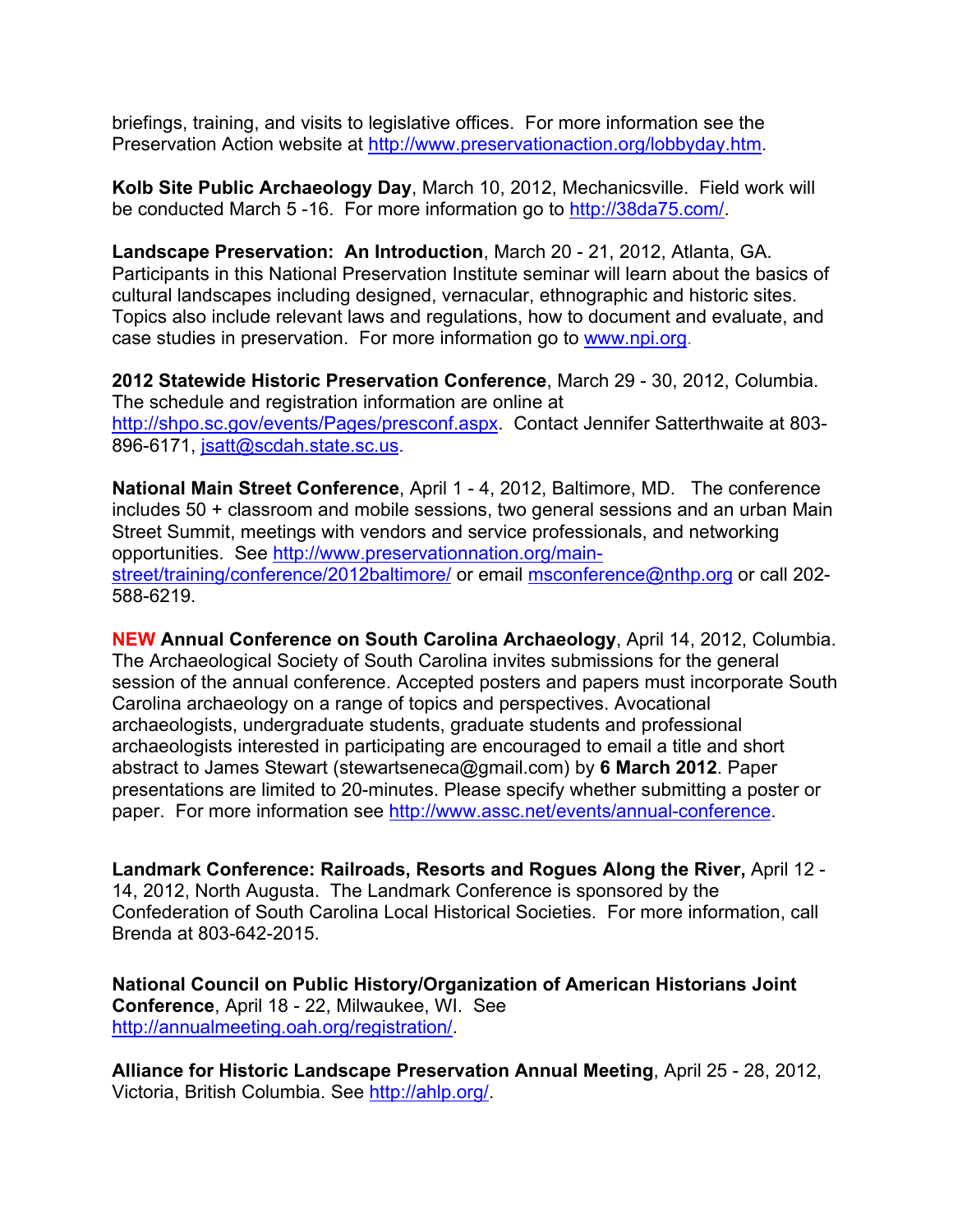**NEW Cemetery Preservation** (May 9 – 10, 2012) and **Cemetery Landscapes: A Practical Guide to Care and Maintenance** (May 11, 2012), Greensboro, NC. Participants in these National Preservation Institute seminars will learn how to begin a cemetery project and make sound choices. Topics covered include documentation and recording, conservation techniques and issues, and preservation projects. To learn more about the seminars and registration go to http://www.npi.org/. Scholarships are available to attend both seminars.

**National Rosenwald Schools Conference: 100 Years of Pride, Progress, and Preservation**, June 14 – 16, 2012, Tuskegee, AL. Organized by the National Trust for Historic Preservation, along with state and local partners. More information is at www.preservationnation.org/rosenwald.

**6 th Annual National Underground Railroad Conference**, June 20 – 23, 2012, St. Augustine, FL. For more Information about the Network to Freedom Program and Underground Railroad conferences, see

http://www.nps.gov/subjects/ugrr/community/annual-conference.html or contact Turkiya L. Lowe, Ph.D., at turkiya\_lowe@nps.gov, 404-507-5830.

**The Association for Gravestone Studies Annual Conference**, June 19 – 24, 2012, Monmouth University, West Long Branch, NJ. See http://www.gravestonestudies.org/welcome.htm.

**National Alliance of Preservation Commission's Forum**, July 19 – 22, 2012 in Norfolk, VA. Features a wide range of workshops and sessions specifically for local historic preservation commissions and boards of architectural review. See http://napc.uga.edu/forum2012/.

\*\*\*\*\*\*\*\*\*\*\*\*\*\*\*\*\*\*\*\*\*\*\*\*\*\*\*\*\*\*\*\*\*\*\*\*\*\*\*\*\*\*\*\*\*\*\*\*\*\*\*\*\*\*

### **Grant Application Deadlines**

**NEW March 1, 2012 National Endowment for the Arts Our Town Grants:** Subject to the availability of funding, the National Endowment for the Arts will provide a limited number of matching grants, ranging from \$25,000 to \$150,000, for creative placemaking projects that contribute toward the livability of communities and help transform them into lively, beautiful, and sustainable places with the arts at their core. *Our Town Grants* will invest in creative and innovative projects in which communities, together with their arts and design organizations and artists, seek to improve their quality of life; encourage creative activity; create community identity and a sense of place; and revitalize local economies. See http://www.arts.gov/grants/apply/OurTown/index.html for more details.

**NEW Grant Funding Classes:** The State Library is offering three classes that are free and open to state employees, library staff and the public. For more information, contact Dawn Mullin at 803-737-3762 or dmullin@statelibrary.sc.gov.